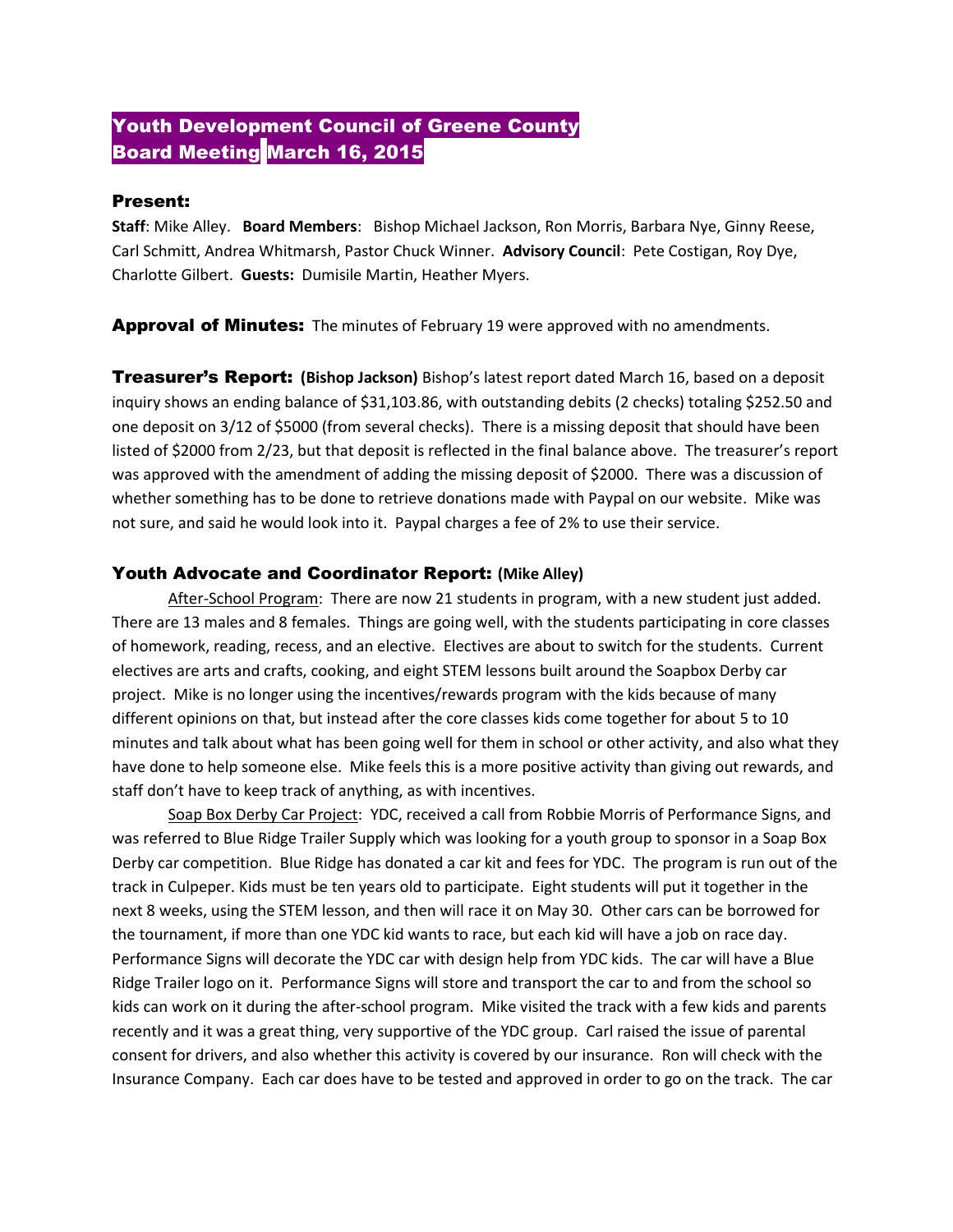will belong to YDC after the competition. Roy suggested this activity could be the basis of some good publicity.

Summer Program: The summer camp will consist of two groups of 20 kids in two camps, each three weeks long, 9am—1pm each day. The kids will be grades 3-5 this summer and YDC would offer camp to 6th-8<sup>th</sup> grades in summer 2016. Dates are June 15-July 3 for first camp, and July 13- July 31 for the second camp. Staff will work from 8:30 am to 1:30 pm. The second week includes VBS at Spring Hill. This is a doubling of outreach since we will serve twice as many kids in the two camps. Mike would like to talk to Julius Bates to see if he might be running a sports program as he did a few summers ago, for kids after summer school is done for the day. Some of our kids might want to participate, especially if parents are working and need a full day of activities for kids. There is an option for kids to be part of the Art Camp at Spring Hill run by Marvilyn Kennedy during the break between camps, the week of July 6<sup>th</sup>. Still to be worked out is whether YDC could provide transportation to this camp for YDC kids. Probably not many kids would participate without that piece. Costs for Greene County Transit are \$2.50 each way per child. Staff to supervise on Transit would also be needed. Unknown is whether the \$20 fee for Art Camp per child would be waived this year as it was last year. Art Camp is not now in the Summer Camp budget; Carl thought it should be added. Carl suggested that the Summer Camp Program Committee go ahead and form to plan for summer of 2015. Bert Nye is probably willing to chair it. Other comments by Mike were that he feels the YDC after-school program is doing much more intervention and relationship building than is seen in Boys and Girls Club. Also he wanted the Board to know that the JMU students who will be working with kids in the elective course on Thursdays, starting in a week, liked and have agreed to incorporate the 6 pillars character piece introduced to YDC by Barbara Nye.

**Fundraising Committee:** (Roy Dye) Roy stated that consistent with the doubling theme, in the first two weeks of this year's campaign, we have already received double the amount of funds and pledges as in the first two weeks of last year' campaign. A letter to about 21 high end donors (\$500 and above), mostly individuals but a few churches, went out on March 2<sup>nd.</sup> As a result Roy reported an in hand amount of about \$12,000. YDC also had an anonymous donor, due to efforts of Carl, in the amount of \$10,000. Combined with the grant from CACF for \$5000, \$27,000 is the current total for pledged and in hand funds. All of these are considered matching funds. There will be some follow-up calls to the large donors of the above-mentioned letter to see if the donors might agree to a higher amount. The next phase is a letter to go out to folks who gave last year in amounts ranging from \$10 up to \$500 (about 60 people) and then a letter in mid April to remaining people on the list from last year (about 200)who did not give anything. Roy emphasized that it is crucial to expand the list, for example, all volunteers will also get a letter this year. There was a discussion of how to handle asking the churches for donations. Bishop Jackson will speak to the ministerial association, and Pastor Winner said letters should go to all churches, but felt that Churches would be unable to share church directory information. Pastor Winner offered to follow up with as many churches as he can in order to secure the in kind donations of food that were received last year for snacks and lunches. Pete will be attending a meeting for non-profits that would like to apply to be in the NAP (Neighborhood Assistance Program). This is a program where folks who give \$500 or more to one of the groups in the program and they then receive a 65% tax credit from the State of Virginia. The application is due May  $1<sup>st</sup>$  and non-profits find